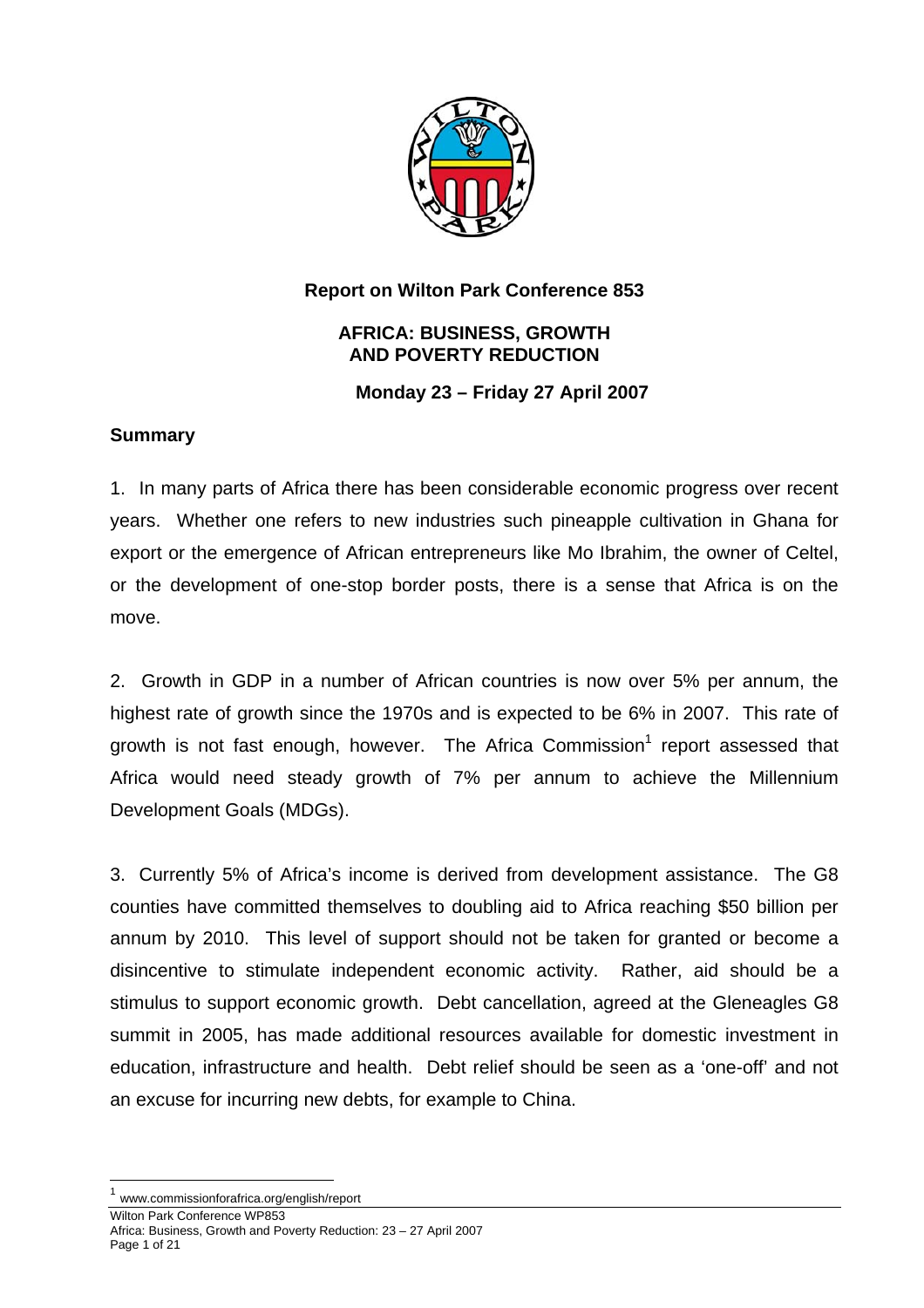4. It is clear that slower productivity growth distinguishes Africa from other regions. The same level of investment generates only one third to one half of the growth of Asia. Statistics indicate that factory floor costs for production compare well with India and China, but the situation 'outside the factory gates' needs attention both in a domestic sense (roads and ports) and the international sense of access to markets (the need to complete the Doha round). Continent-by-continent, Africa ranks third in terms of action on the cost of doing business, and efforts are being made to rectify this situation. <sup>[2](#page-1-0)</sup>

5. Policy and governance are important aspects for achieving economic productivity. Job creation and education remain priorities. Where growth has occurred, the importance of export-led growth and the value of reducing barriers to trade are also significant.

6. Stimulating trade within and beyond Africa is therefore regarded as critical for economic growth. In the past 25 years Africa's share of world trade has fallen from 6% to under 2%. The value of this lost trade is more than three times the annual overall aid to Africa. The Europe or single market demonstrates show that free trade creates wealth, jobs and economic growth. Failure to make progress in liberalising global trade through the Doha Development Round therefore remains very disappointing for Africa.

7. The potential gains from free trade, debt cancellation and development aid make a potent package for revitalising Africa's economy. Government-led initiatives are, however, only part of the story. Significant gains can only be achieved by private sector initiative. Unless the investment climate is right, however, African economics will neither be able to attract inward investment not mobilise domestic resources.

8. African institutions and the international financial institutions and major donors are again emphasising infrastructure as a key need, following an extended period where aid donors have been reluctant to finance infrastructure. The readiness of China to support major infrastructure projects is an additional factor that provides a new dynamism and complication to the equation. China's thirst for resources, readiness to invest and 'softpedalling' of any governance criteria requires careful analysis. It provides new

l

<span id="page-1-0"></span>Wilton Park Conference WP853  $^2$  Source: Doing Business database figures for 2005-2006 on countries that made at least one positive reform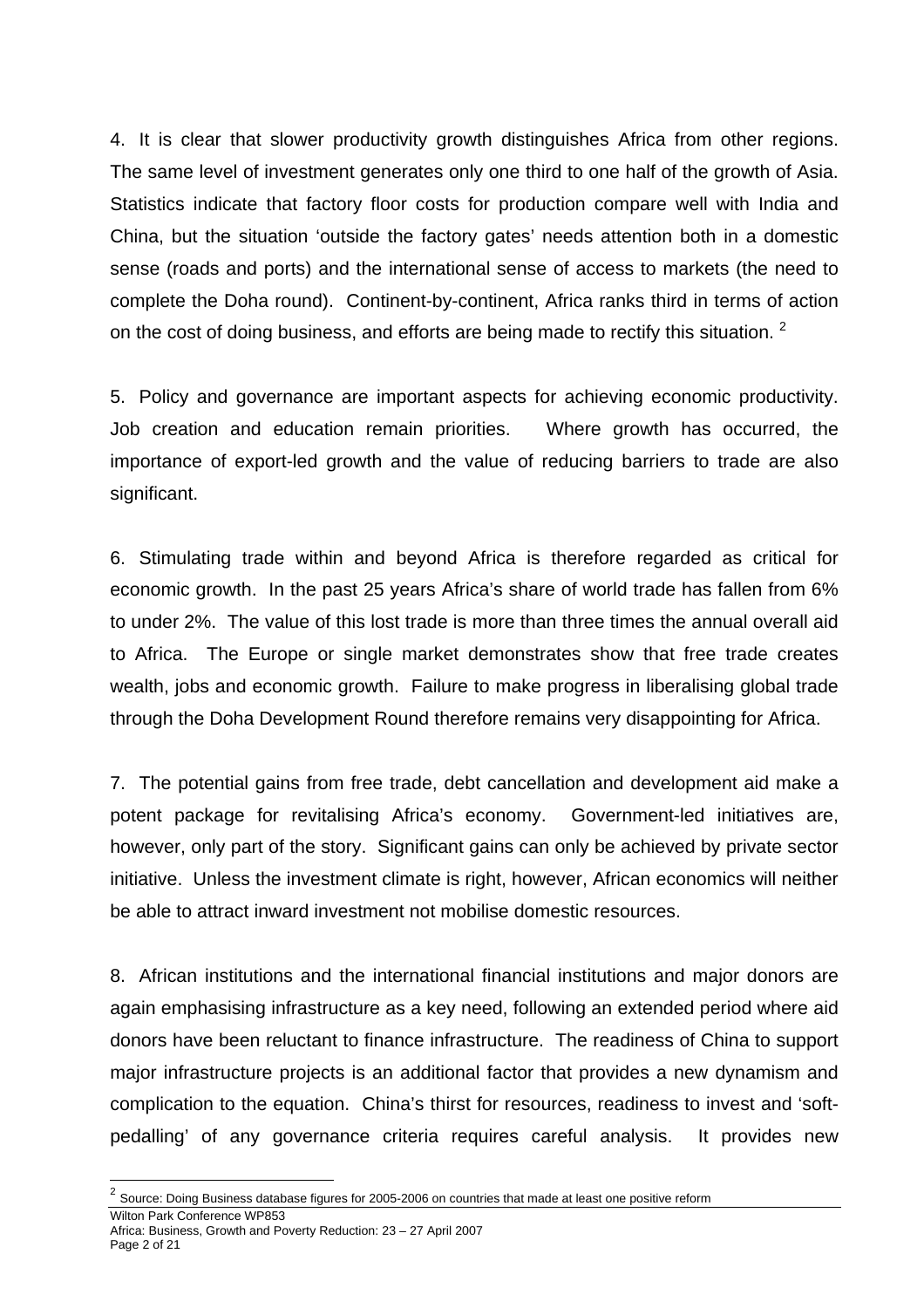opportunities for African countries and is welcomed by many as a counter-balance to western initiatives. Its long-term consequences and potential for indebtedness and dependency is less well recognised.

9. Many African countries have had democratic elections in recent years. The number of armed conflicts in Africa, both between countries and civil wars, has also decreased dramatically. At present there are no wars between states, although the situation between Eritrea and Ethiopia remains tense. Similarly, there are serious problems between Sudan and Chad spilling-over from the Darfur crisis. However, both in terms of conflict and governance there is still ample cause for concern. It is undeniable that the image of 'Africa' as a whole is tarnished by these adverse examples. This contagious element of 'reputational damage' makes it harder to attract investors to the continent. One only needs to name Zimbabwe, Sudan, The Horn of Africa, Chad and Guinea to see serious shortcomings in governance. Shortcomings in the conduct of elections also tarnish Africa's imagine: The Democratic Republic of Congo (DRC), where elections, although flawed, were concluded more smoothly than many anticipated after a war in which four million people were killed; Uganda with the continuing insurgency in the North of the country; and Nigeria where the recent elections, whilst marking the first civilian-to-civilian transition, were marred by shortcomings.

10. There is a new perception that regionalism is a key to Africa's economic progress. Regional approaches to infrastructure, trade, migration, environmental concern and conflict prevention and reduction show the challenges of regionalism – for better or worse. Many of the national boundaries exist primarily on maps. The physical realities are much more important to the people of a region. Areas of instability such as The Horn of Africa, the Mano River countries of West Africa and the Great Lakes Region show how conflicts and instability can spread by contagion across an entire region and damage the continent's reputation as well as reverse economic progress. The African Union has made a promising start in terms of its peace and security agenda. Much more needs to be done.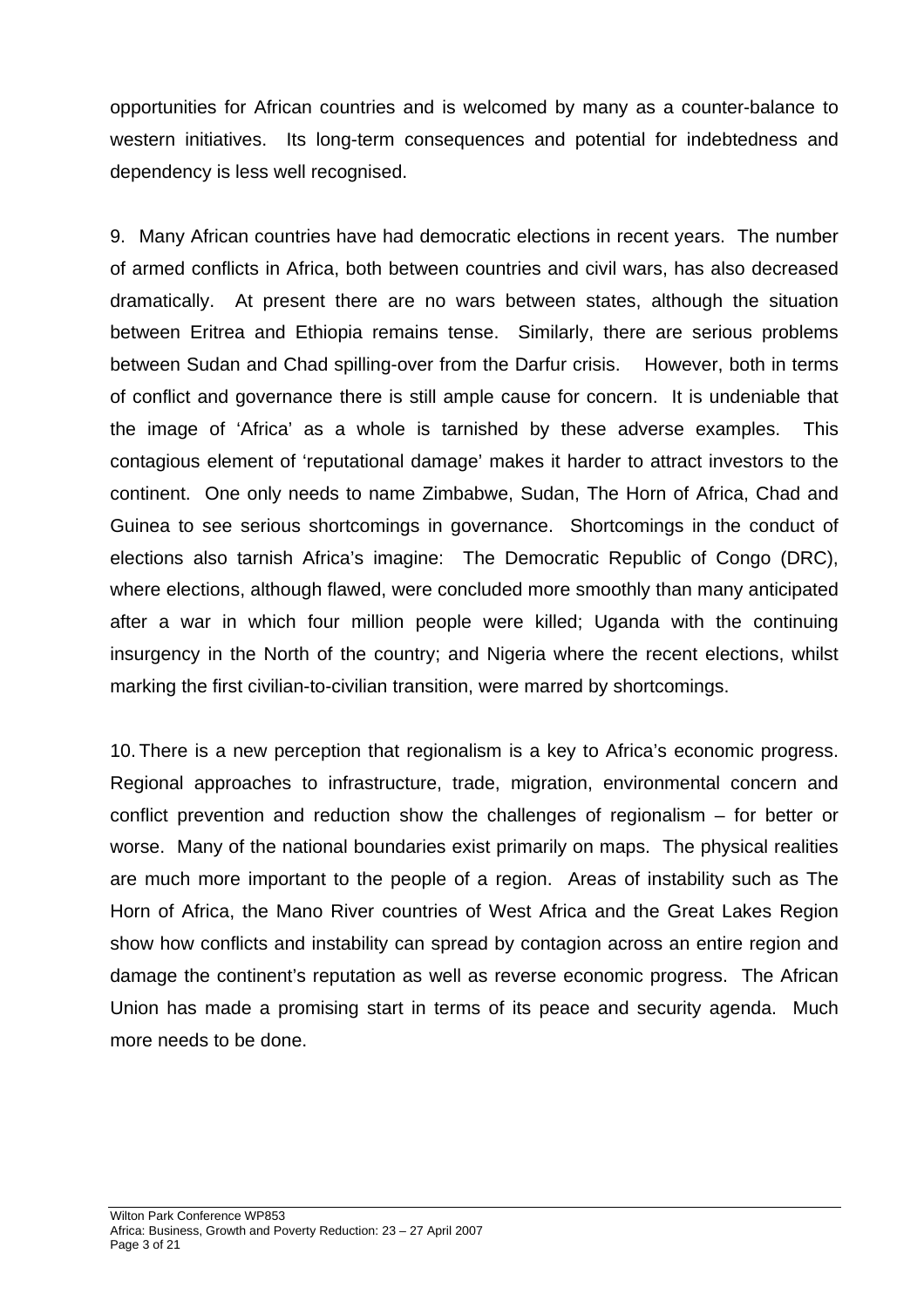### **Economic Assessment and Prospects**

11. Africa has 10% of the world's population, but 30% of the world's poor. 17 countries with 36% of Africa's population have achieved an average growth rate of 5.5% and can be classified as experiencing sustained growth. However, 21 countries, representing 36% of Africa's population, can be classified as slow growing countries with an average growth rate in the last decade of just 2.1%. Large countries, such as the Democratic Republic of Congo, Nigeria, Ethiopia and Sudan, with 40% of Africa's population in total, have only 4% of total income. Extreme poverty in Africa has increased from 36% of the population in 1970 to approximately 50% in 2000. In contrast, over the same period, the number and proportion of poor people in South East Asia has declined dramatically. For example, in the early 1960s, the income per capita in Ghana was higher than that in South Korea.

12. African countries have very different experiences of growth in recent decades, but there is now the analytical basis to make some comparisons. Large countries have tended to grow more slowly and there has been extreme instability of growth for most countries, in particular the resource-rich. Further study of the data indicates that even countries with similar endowments have achieved very different growth results. For example, Côte d'Ivoire and Mauritius are both coastal and resource-poor countries which have pursued different development paths with very different outcomes. Mauritius has succeeded in escaping from being a low-income mono-culture as a result of its investment in human capital. Cote d'Ivoire remains a low-income country. Zambia and Botswana are both land-locked and resource-rich, but Botswana, through its investment policies, planning and focus on human capital, has achieved a good result. In addition to factors already adduced, there is also the disease burden and the youth unemployment 'time bomb'. In many African countries, as a result of the high birth rates, there are 'more mouths to feed than hands to cook'.

13. Other particularities of African economies should also be noted. Between 33% and 40% of Africans live in land locked countries and 90% of sub-Saharan Africa is exposed to tropical diseases.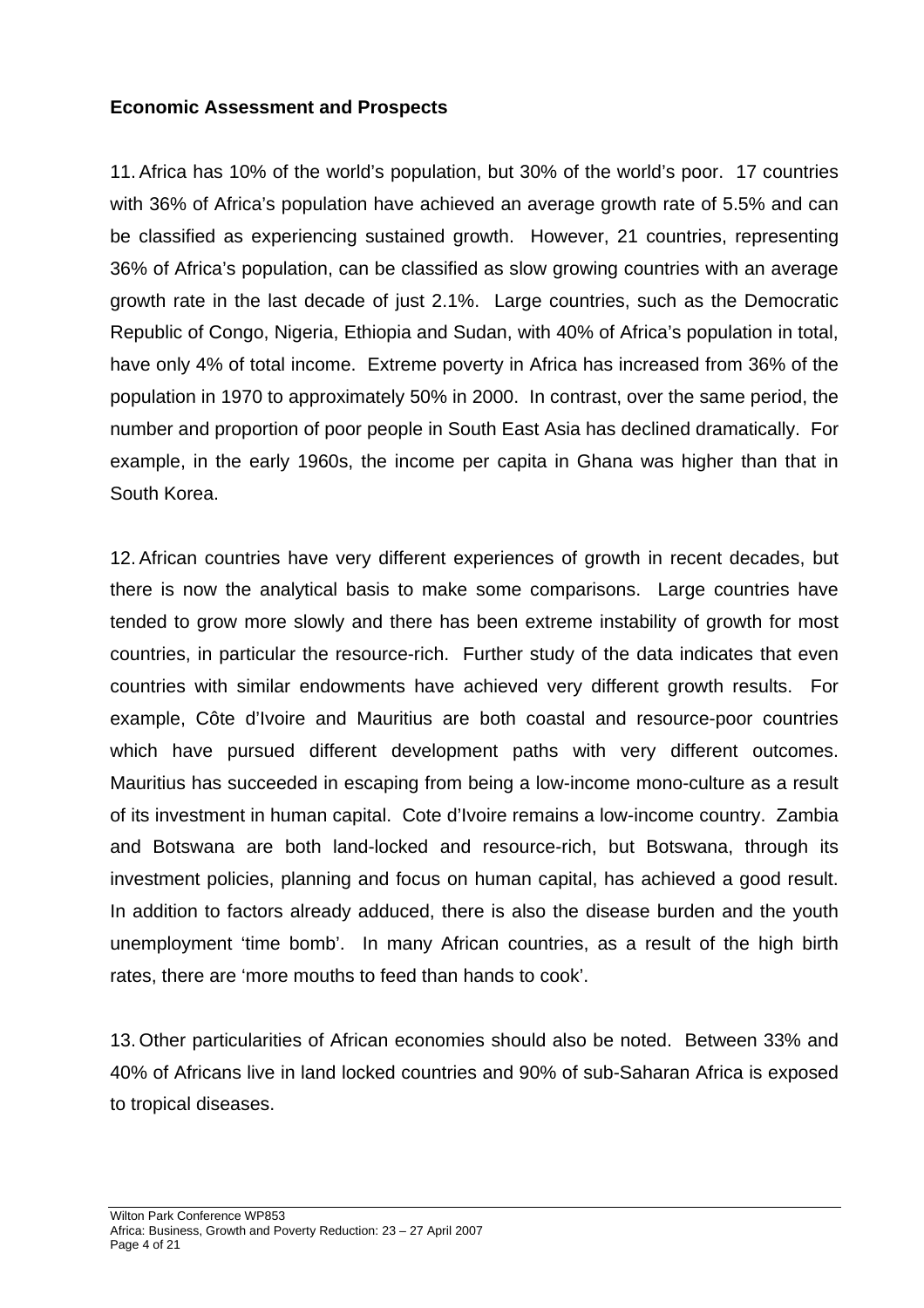14. The eight countries endowed with oil represent 29% of Africa's population and have an average growth rate of 7.4%. Windfalls for government whether from oil or other natural resources, however, seem to result in a 'resource curse' as a result of poor governance. Oil revenues have been captured as a tax resource for governments, rather than these resources being used for the general population and to facilitate sustained economic growth.

15. To connect ordinary people, particularly the poor, to the sectors of economic growth remains a challenge. There are acute health issues and skills deficits for many African people seeking to compete in the global market place. The growth sectors within African economies can also easily lead to increased inequality. For many poor farmers, the question of land tenure remains essential, as does the associated issue of property rights. Even then, rural populations face additional challenges to make their land assets more productive, such as lack of access to education, health, capital and adequate rural infrastructure. The rural poor, particularly women, face challenges in seeking to get access to the growing economy and labour market and to ensure that they acquire their share of the economic benefits accruing from growth.

16. Research conducted within the World Bank suggests that four differentiated approaches to growth can be determined for different categories of African countries. The first model is that of manufactured export-led growth, in effect, the Asian model which is particularly appropriate for coastal countries. The second approach would be national resource-based equitable growth, the Botswana model of resource-rich exporting countries. The third approach would be natural resource-based agricultural export, with diversification and industrialisation. This is similar to the Chilean agribusiness model and the Malaysian model of agro-industrialised export. The final model, represents the best chance for land locked countries; namely a high value service sector similar to elements of the Indian model.

17. Four decisive areas of action, the 'four I's', are recommended for improving the investment climate; infrastructure; embarking on a big push in investment; innovation to increasing productivity, and institutional capacity.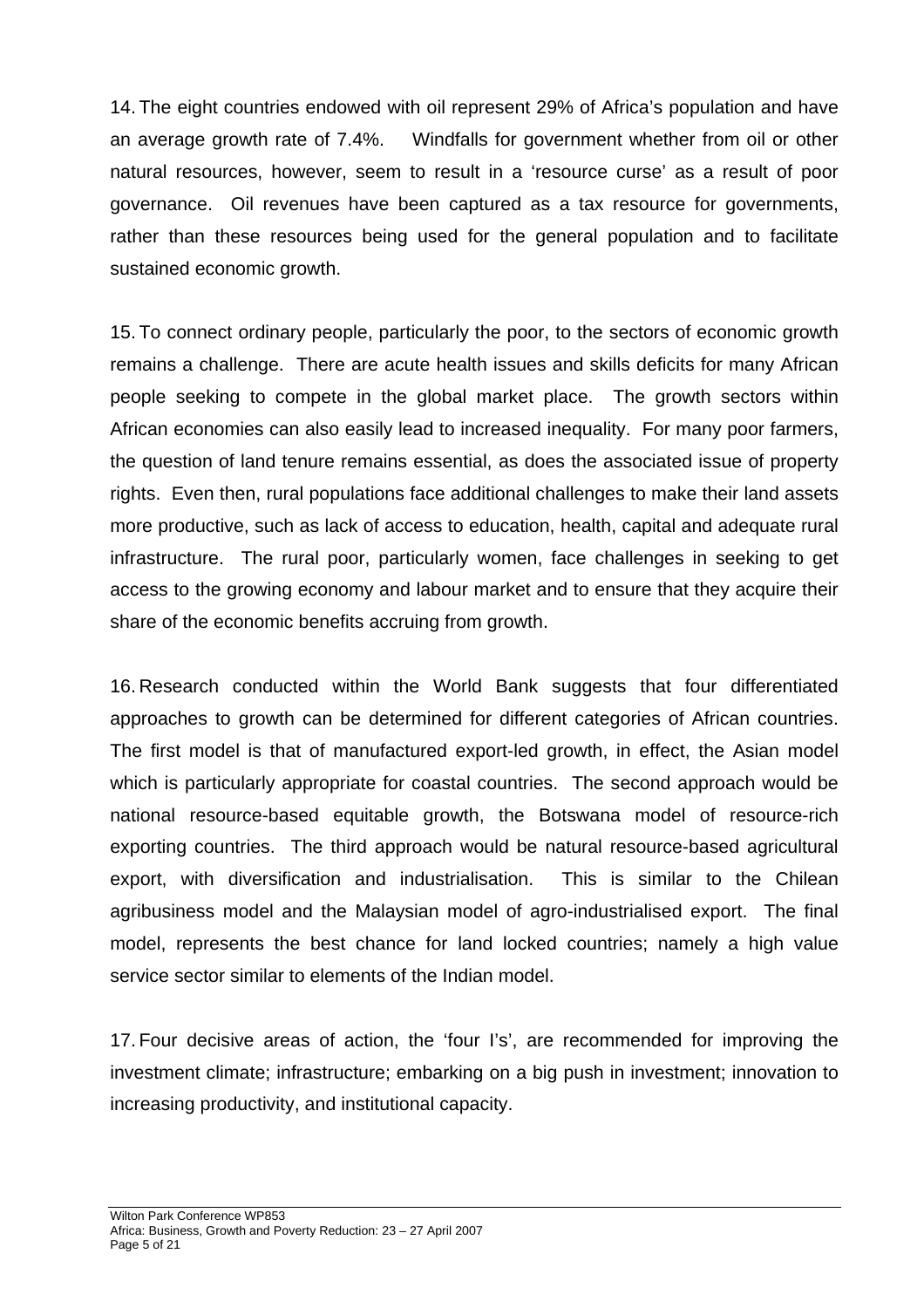18. To improve the investment climate, a menu of actions is necessary. These include the reduction of the indirect cost to firms, an approach which can be divided into software issues related to the policy environment and hardware issues relating to infrastructure. The reduction and mitigation of risk is important. This includes security of property and crime reduction and also fostering political stability, contract enforcement and reduction of corruption. Both foreign and local investors need to be targeted. Local investors need to be encouraged to reverse capital flight and, in the other direction, remittances are important. Development of cohesive investment areas, with achievement of a good reputation for a region, policy coordination and connectivity are important. The reduction of indirect costs for African producers is important, as is reduction of energy costs and increased reliability (decrease in number of power cuts).

19. In terms of infrastructure, a big push is necessary to make a difference. As a result of many years of under-investment and lack of maintenance, Africa is lacking behind in terms of its infrastructure. This has national and international dimensions. At national level countries neglected their infrastructure. At international level, aid donors have been reluctant in recent years to fund large infrastructure projects. The African Development Bank (AfDB) is acutely aware of the needs for infrastructure in such areas as energy, water, sanitation and transport. The rural farmer needs good infrastructure to transport his/her produce to the market. Clean water and sanitation are essential to reduce infant mortality and check the spread of water-borne diseases. Information and communications technology (ICT) are essential. The needs in the social sector are paralleled by requirements for roads, railways, ports, telephone, science and technology in order for domestic economies to mesh with the global economy through export business. The Commission for Africa estimated that about \$20billion per year was needed to bridge the investment gap in infrastructure. As economies grow, even in modern economies such as South Africa and Egypt, the demand for energy easily outstrips supply, reflecting previous years of under-investment. Public-private sector partnerships are needed to close this infrastructure gap. Investment in telecommunications is expanding rapidly. For example, Nigeria has gone from under half a million mobile phone subscribers in the 1990s to over 20 million in 2006.

20. Infrastructure is of particular importance for land locked countries which, as has been shown, tend to be poorer. A regional approach is therefore essential to stimulate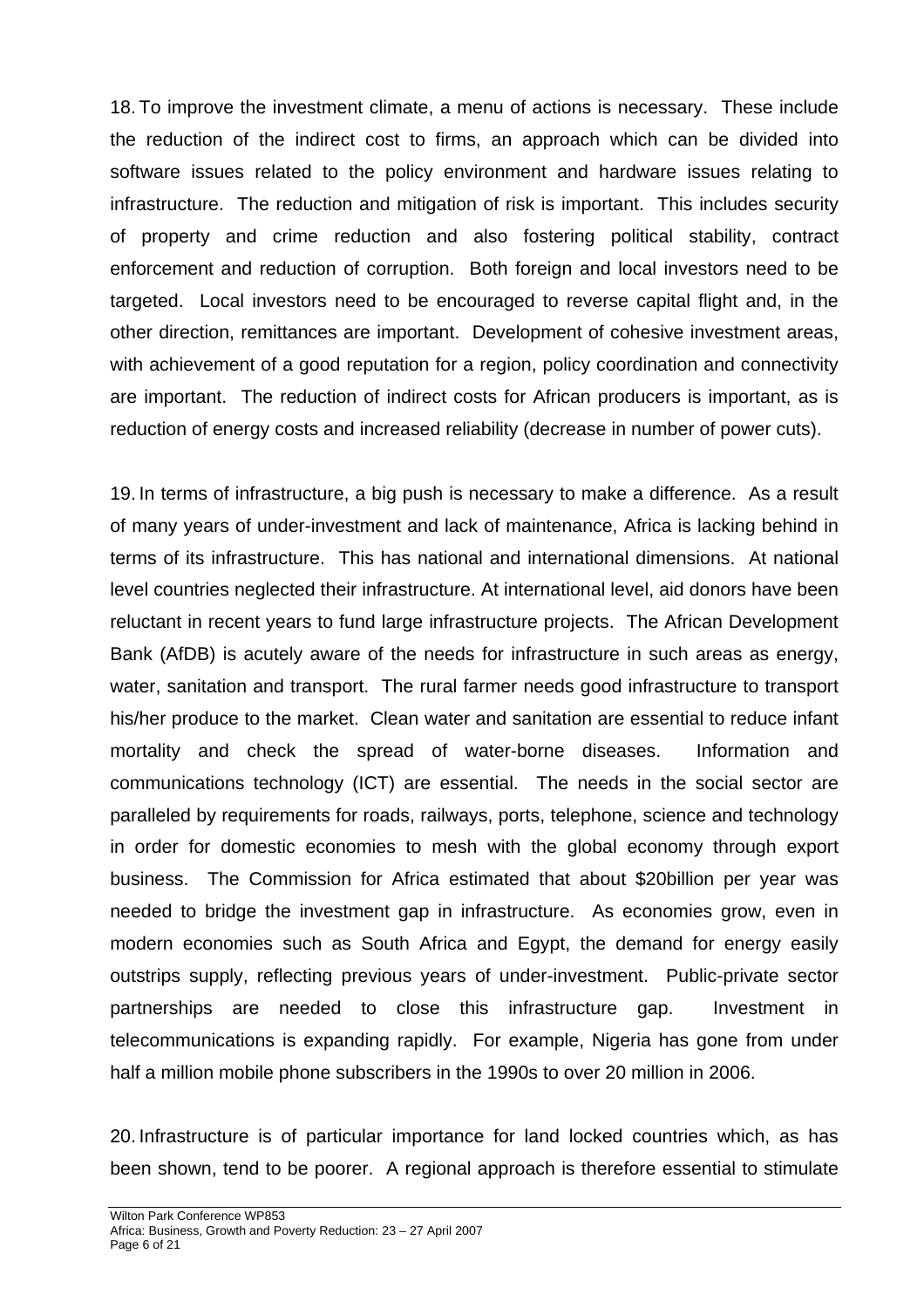cross-border activity. This requires cooperation in terms of infrastructure investment, management and use. Examples are power pooling in Southern Africa and crosscountry pipeline projects in West Africa. Furthermore, an enhanced regulatory capacity and efficient use and maintenance of assets is vital. Private-Public Partnerships (PPPs) are one approach which could be more readily applied.

21. Innovation is recognised as the key to productivity, growth and competitiveness. There are some opportunities for leapfrogging for late starters but here the example of mobile phones is perhaps overused. ICT is now the main technological driver for increases in productivity. Investment in ICT improves competitiveness, as does investment in higher education. Clearly, these are interrelated as it tends to be those with a higher educational level who are best able to take advantage of newer technologies. The Global Competitiveness Index shows that investment in higher education boosts competitiveness. While Africa has been catching up in terms of primary education, it has fallen further behind in tertiary education – particularly if compared with East Asia. It is now being recognised that, for economies to progress, the dimensions of science and technology are important. One of the lessons of the development of Asian economies is that an investment in higher education is essential to run a modern economy.

22. It is increasingly being recognised, also, that specialist institutions such as the Kigali Institute for Science and Technology (KIST) in Rwanda are needed for training the skilled manpower required. The development of national capabilities in science and technology is also required for a major step forward education and economic progress.

23. In terms of institutional capacity for business, certain areas are key. These include the enforcement of contracts through commercial courts; the exercise of voice for scrutiny of public policy and action, through civil society, the media and parliament; enhancing revenue transparency in resource-rich countries, for example through the Extractive Industries Transparency Initiative (EITI), and prevention of corruption through strong internal organisations (and not only international NGOs). The tax structure and fiscal/revenue management of African countries also needs considerable attention.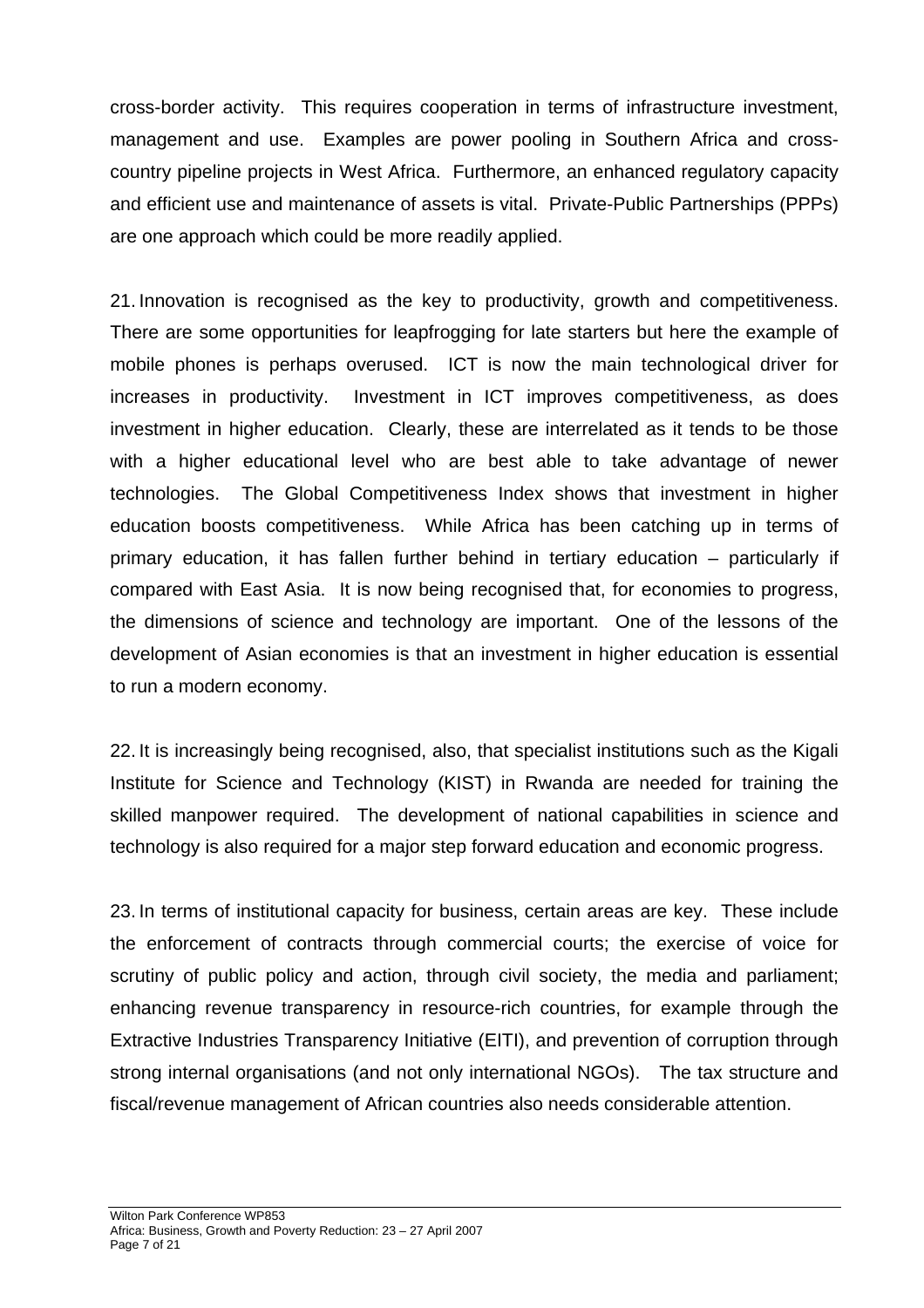24. The challenges which Africa faces to develop economically are thus daunting but not insurmountable. Africans will have to take charge of their own destiny and Diaspora Africans can play a part. Remittances to Ghana, for example, are estimated at \$2 billion per annum, twice as high as Overseas Development Assistance (ODA). However, the use of the Diaspora, not only as a source of cash but as a pool of talent for technical assistance, also merits consideration. Aid agencies have been slow to tap into this talent.

25. As the East Asian experience shows, unorthodox approaches can yield positive results, often dependent primarily on the private sector. At the same time, however, leadership does have a defining role in achieving success. This puts a huge weight on how leaders are chosen and how they are held to account.

#### **National Experiences**

26. Whilst each country situation is unique and requires a specific analysis of its constraints and opportunities energising private investment in the short to medium term and fostering efficiency in competitiveness are pre-conditions for export-led growth. Even landlocked countries have some opportunities in terms of high value/low weight products such as the flower industry in Rwanda and Uganda. In addition, some of the tea and coffee producers can concentrate on niche markets for produce grown in an identifiable area, of particularly high quality and this is especially the case if they can attract a premium for the product being certifiably organic.

27. The case of **Botswana** indicates that careful use of national resources, with a commitment to devoting the proceeds of such national resources to education and manpower training is important. Botswana has sought to ensure that their diamonds are a national asset through successive national development plans and have now developed Vision 2016, which looks at the aspirations of the country such as a prosperous, productive and innovative nation with a well educated and informed population. The real GDP growth rate has averaged 9.8% between 1966 and 2004 through the discovery of minerals and prudent use of resources. Management of the economy is carefully judged and excessive expenditure avoided. This is particularly the case with the budget sustainability ratio, which is carefully adhered to.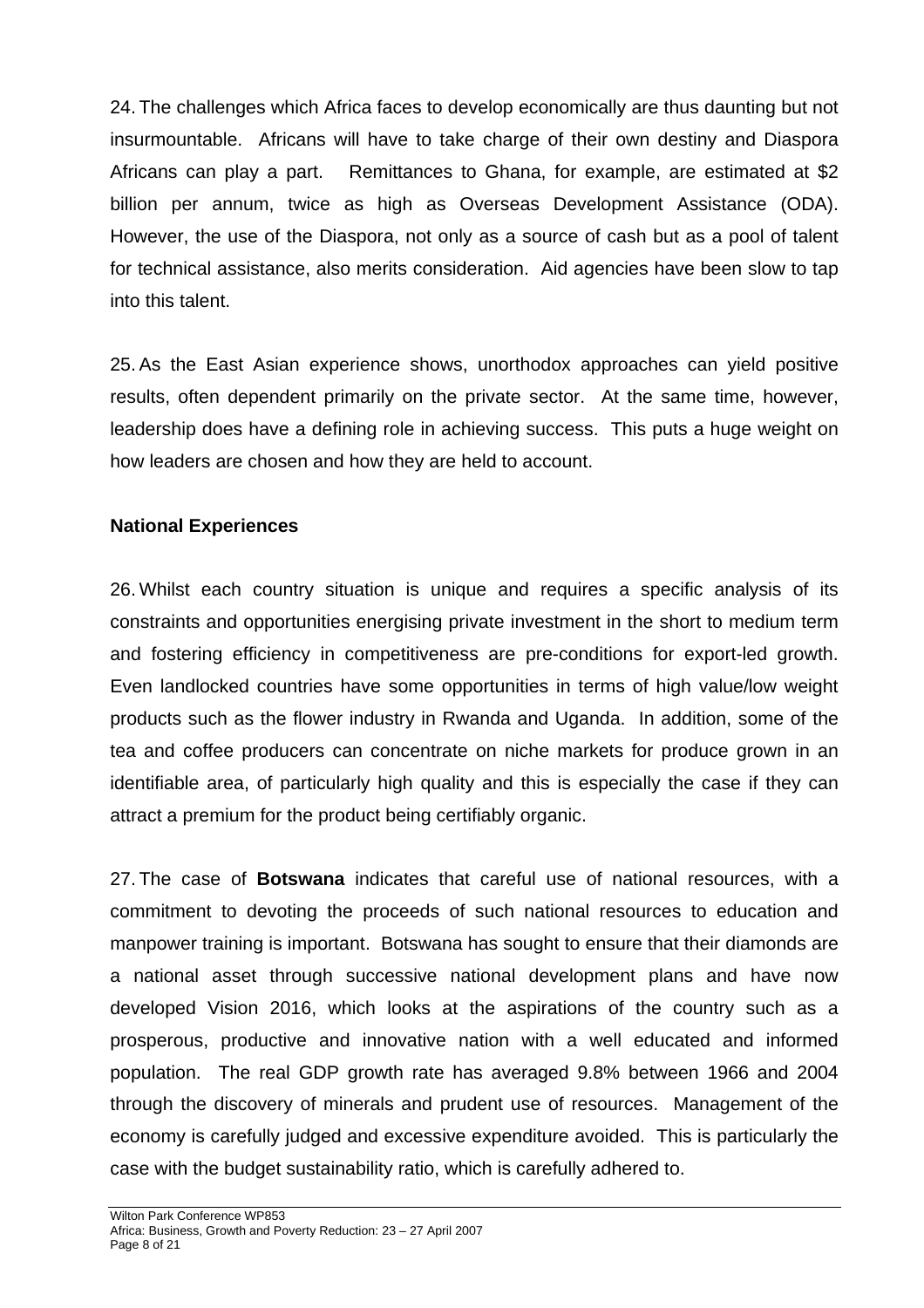28. **Liberia** has emerged from its long civil war and years of mismanagement had left a huge external debt. Liberia's total debt estimated at c \$4 billion was seven times GDP and almost 3000 times the level of annual exports. Basic infrastructure had been severely destroyed. In order to restore financial stability and confidence, the government instituted the Governance and Economic Management Assistance Programme (GEMAP) which over the last year and a half has been monitored by International Monetary Fund (IMF) staff. 75,000 ex-combatants have been demobilised and reintegrated and the new armed forces and police force of Liberia have been trained and equipped. Sound public financial management has been introduced, steps have been taken to address governance and the rule of law, including founding a Truth and Reconciliation Commission and health, roads, education and other key basic services are being addressed. Job creation and the strengthening of the government institutions are among other outstanding challenges. Liberia is still acutely conscious of the need for the continuing support of the international community.

29. The **Great Lakes region** faces huge challenges as a landlocked and post-transition region. Different options exist. One is the choice between development along an external versus internal route. If exports through the coast can be achieved, export-led growth might be a possibility. There could be a possibility of integration for the Great Lakes region into the global economy through an ICT driven model, with more multinationals and preferential trade with countries such as Kenya, Dubai, South Africa and Asia. On the other hand, a subsistence-based economy might be more realistic. The region also faces choices as to whether to develop stronger states to deal with the mineral assets or to move more in the direction of regional integration. Ethnic divides and other tensions could lead to politics of exclusiveness if a regional identity cannot be developed.

30. The situation in the **DRC** and **Nigeria** can be regarded as encapsulating the hopes and dangers for the entire continent. Both countries have recently had promising, but flawed, elections. The international community is minded to respond to these as 'good enough' elections, rather than press the point to the extent that 'the best becomes the enemy of the good'. The government of Joseph Kabila is a considerable improvement on its predecessors. The DRC needs peace and stability and the support of the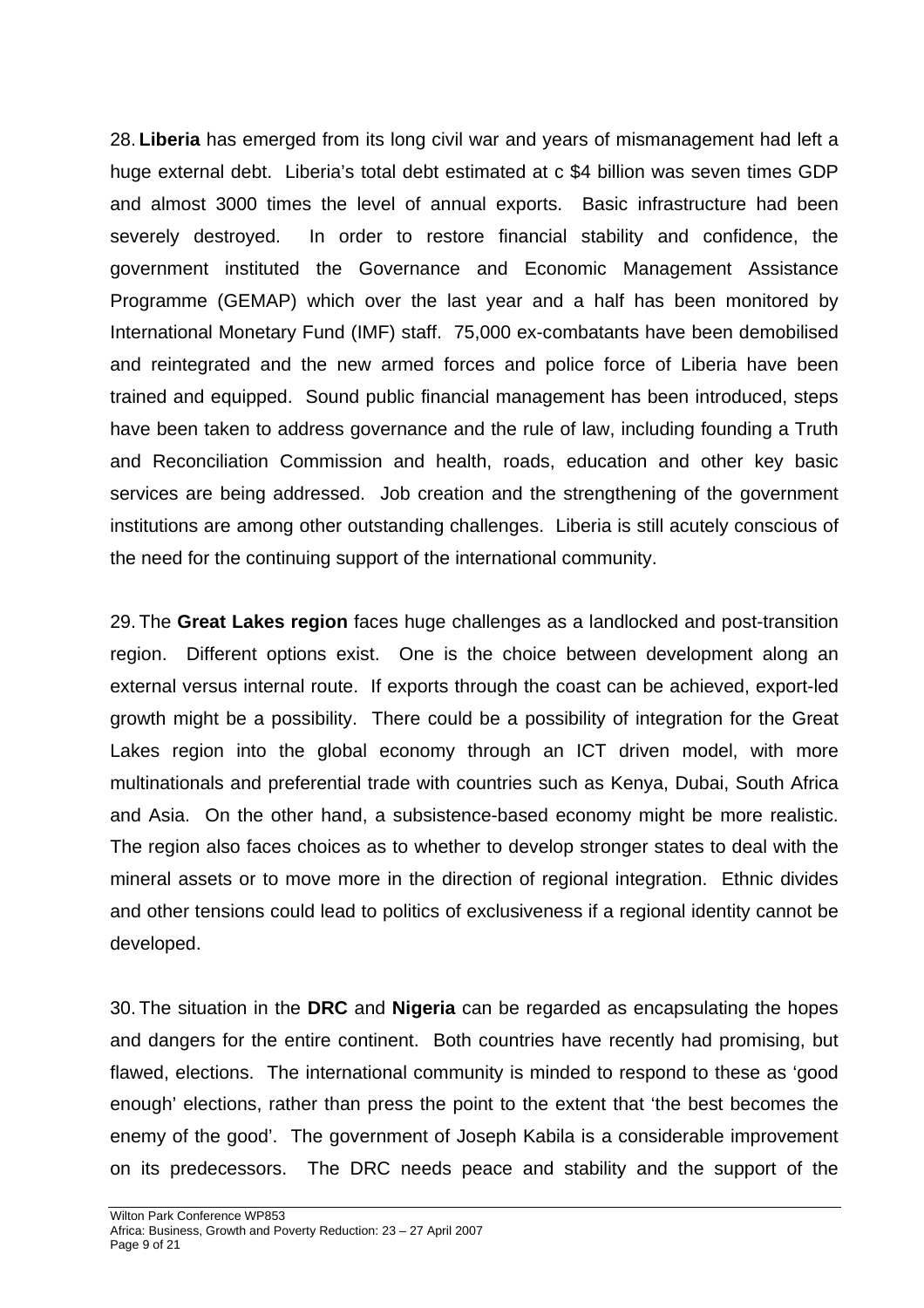international community. It also needs continued investment in its mineral wealth and improved structures of governance, supported by careful attention from those monitoring how the wealth is used. In Nigeria, the achievement of transition from one democratic government to another should not be underestimated, in spite of reports of widespread electoral irregularities. For either of these huge countries and potentially huge economies, to descend again into violence would be a huge setback for the entire African continent.

### **The Implications of Growth in China and India**

31. The impact of China and India on the global economy and hence on Africa is a newer dimension which is beginning to be recognised and addressed across the African continent.

32. Developing country economies in Africa seeking to compete with China and India will continue to face considerable difficulties. China currently accounts for 7% of global merchandise exports and 6.1% of imports, whereas India accounts for less than 1% of global exports and imports. China's manufacturing industry is 41% of GDP while Africa's is only 16%. China is likely to remain a formidable exporter of labour-intensive goods such as textiles, garments, shoes and toys. The manufacturing industry in India is less well- developed and less export oriented than China's. Countries such as Lesotho, Swaziland and South Africa lost a considerable number of the clothing and textile sector from 2004-2005 (over ten thousand jobs in each case). There has been a 15% and 43% (Swaziland) increase in unemployment in these sectors in South Africa and Swaziland respectively.

33. The more China participates in manufacturing in a particular sector, the more likely prices are to fall and the more difficult it will be for African countries to compete in that sector. China's demand for commodities, however, gives African resource-rich countries greater opportunities. Prices, particularly hard commodities such as oil, have increased substantially. African economies such as coffee and tea producers could look for niche markets, for example, in producing organic or high grade products. There could be other niche markets, for example, in the service industry or eco-tourism, where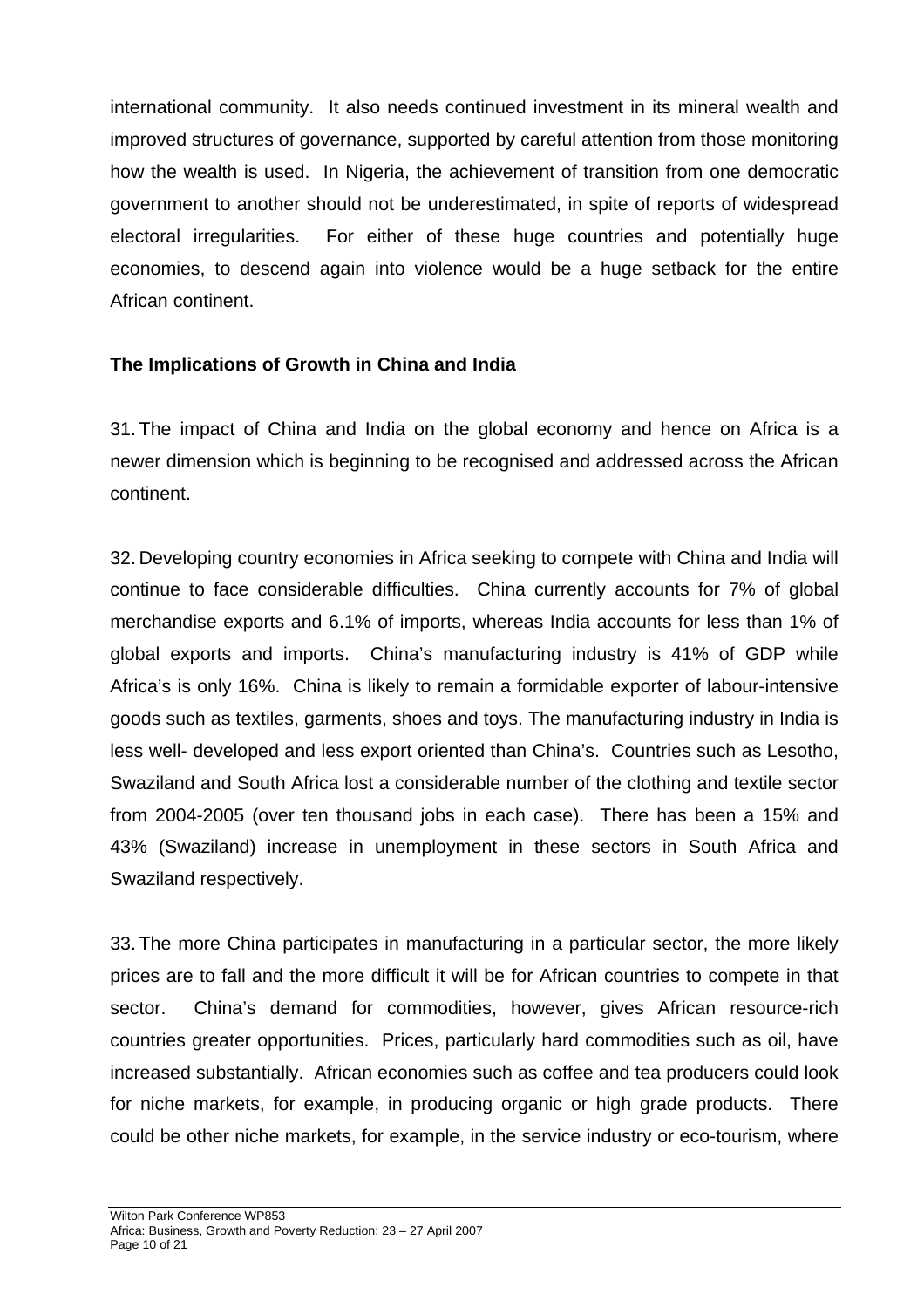African economies can add value. The indirect impact of China and India is probably even greater than the direct impact.

34. It is unclear which sectors China and India will concentrate on in coming years. African developing countries seeking to complete with China and India in certain sectors will have to be flexible. This strategy could be different for different economies. Low income countries could look for the possibility of placing China and India in 'vacated markets'. For the resource owners, the strategy will be to redistribute and look for niche manufacturing. Middle income countries could interalia add more value to economic activity through more foreign direct investment, local innovation, increasing skills and improving design.

35. There is a clear readiness across Africa to engage with China as the unprecedented attendance of almost all Heads of State at a meeting in Beijing in 2007 indicated. The stakes are high on both sides. From the African side, there could be a temptation to take support from China as a way of evading pressure from the Western world on human rights and governance. From China's side, the 'blind eye' turned to shortcomings in governance could well prove not to have helped Africa's development in the long run. The immediate gains of support from China are clear.

### **Regional Solutions and African Institutions**

36. The development of regional economies, with a good reputation for being a sound location for business, with agglomeration economies and good infrastructure serving as a regional public good, represents a way forward. Cross-cutting issues such as climate change, worker mobility and the flow of small arms need to be tackled collectively. If regionalism is a key to Africa's economic progress it needs strong regional institutions to support this development. International donors recognise the progress being made by pan-African and regional institutions but capacity is restricting their abilities and needs greater support.

37. The founding of the African Union (AU) marks a new phase of maturity of African institutions. The AU is designed to address the  $21<sup>st</sup>$  challenges for Africa with a pragmatic and practical approach, taking over from the Organisation for African Unity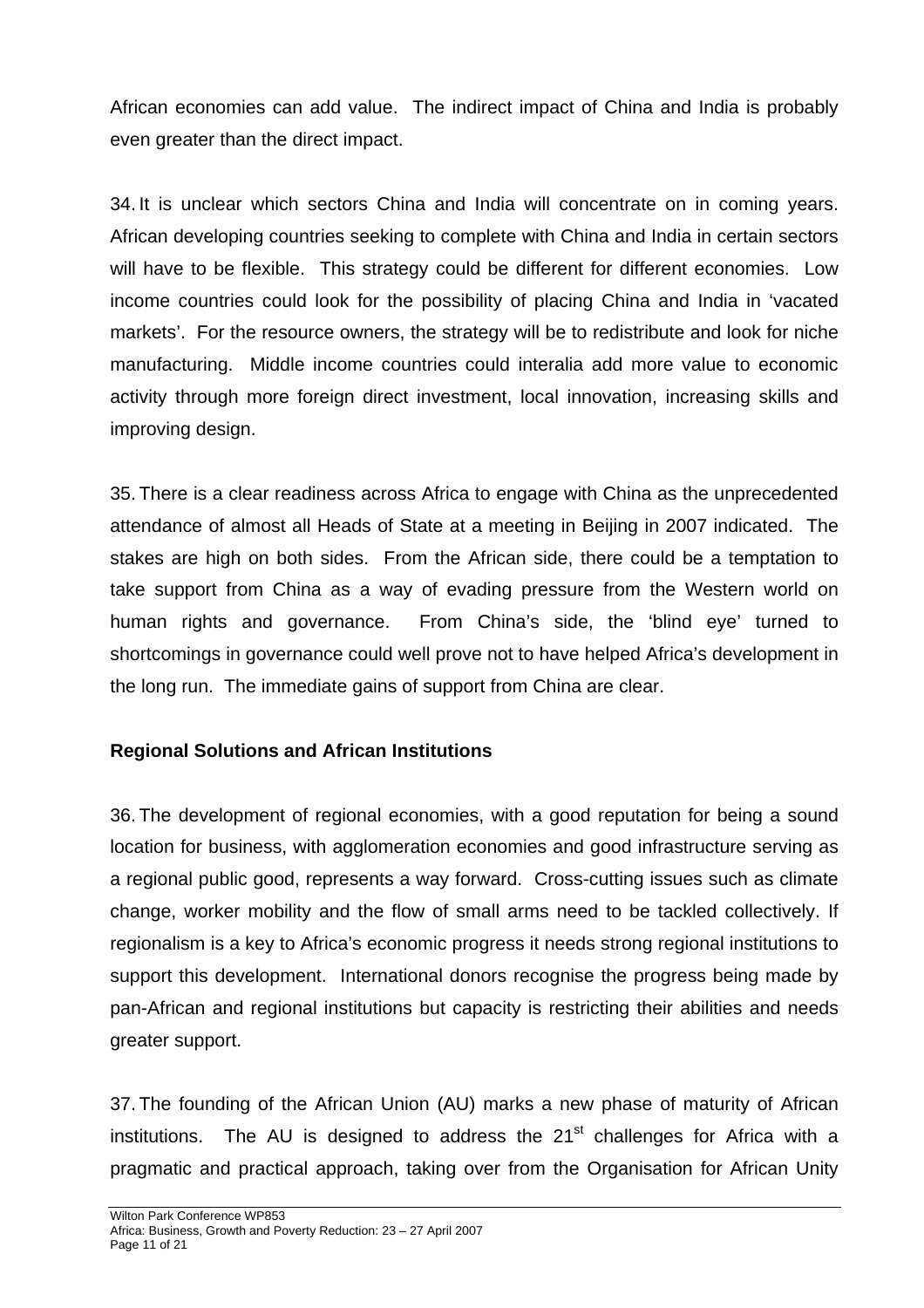(OAU) whose vision proved difficult to realise. It is to be expected that there are different visions and expectations for what the AU can realistically achieve. Leaders such as Presidents Wade, Obasanjo and Mbeki were instrumental in merging their visions for the continent in the New Partnerships for Africa's Development (NEPAD). There has inevitably been a division of labour and a process of negotiation between the AU and NEPAD. In some areas the cooperation has proved to be good, for example, science and technology. NEPAD has agreed to focus on infrastructure through the Infrastructure Consortium.

38. The AfDB is the premier development institution and only 'AAA' rated financial institution in Africa. Together with its sister institutions it has mobilised over \$50 billion though competitive private capital as well as concessional public capital to promote growth and development on the continent.

39. The AfDB has more than doubled its support to business enterprises through economic policy reforms and direct operation in the private sector to US \$400 million in 2006. The AfDBs own research suggests that the four largest economies in Africa (South Africa, Algeria, Nigeria and Egypt), or the SANE group, compares favourably with the BRIC (Brazil, Russia, India, China) economies. The average number of days required to register a company and begin a business in SANE economics (10.5) is comparable to that of East Asia (8.2) and Europe (9.3). The cost of enforcing a contract (16.8% of debts) in SANE countries is much lower than the 52.7% registered for East Asia. Two African countries (Ghana and Tanzania) are ranked among the top ten global performers in the World Bank's 2007 Business Report. Many other African countries have improved their performance recently.

40. There remains a potential, and increasing need, for cooperation around the major rivers and water supplies of the African continent. The Nile River Basin initiative is one such project. The AfDB has a number of important water projects in its portfolio of c. \$600 million.

41. The African states have also made progress in encouraging investment but more needs to be done in order to attract inward investment into their economies. In this context, the AfDB has introduced a post-conflict facility which has helped clear debt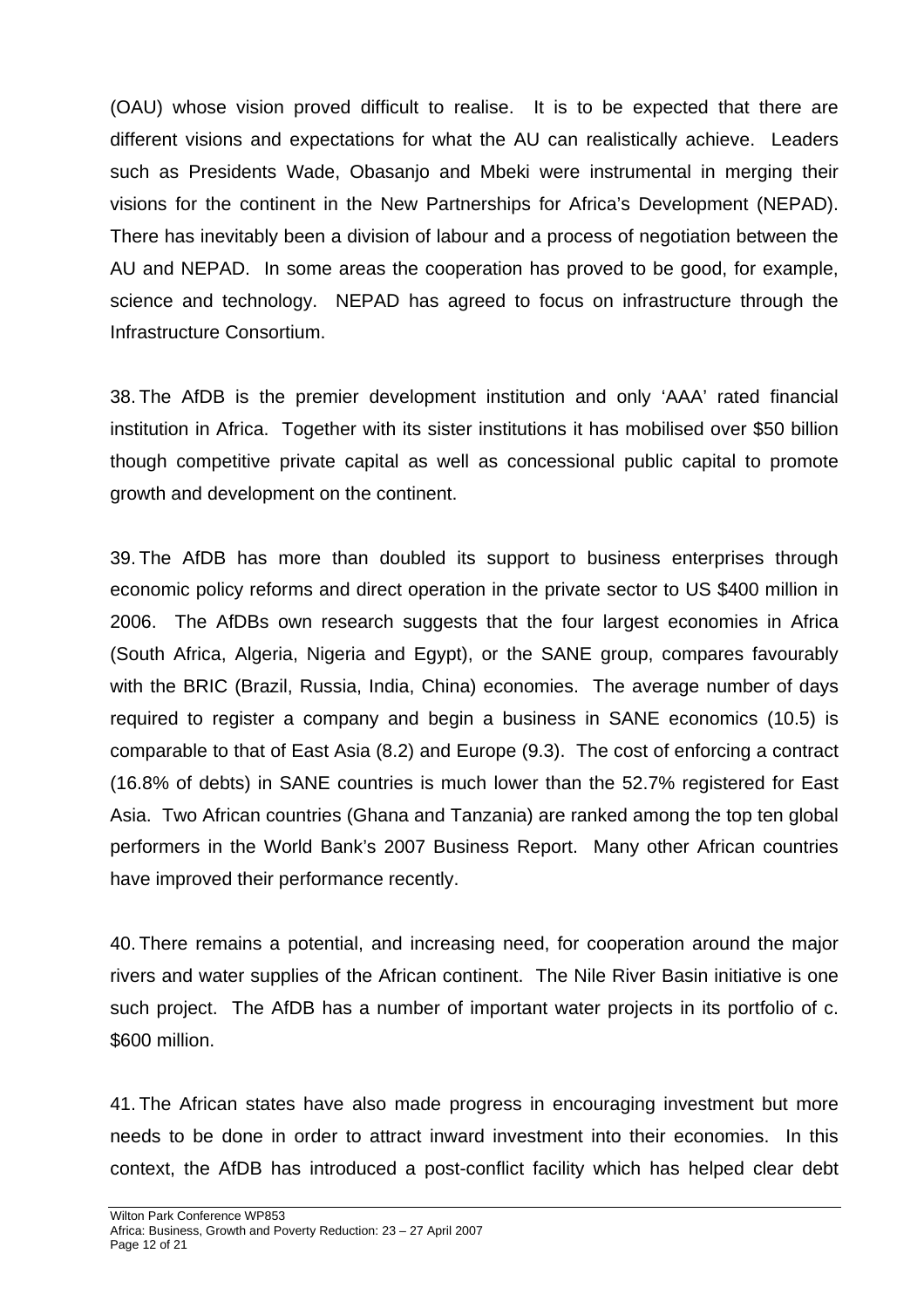arrears in the DRC, Congo, Burundi and Central African Republic. In natural resourcerich countries, Extractive Industries Transparency Initiative is being supported.

42. There are other indications that regional policy is developing. The work of the African Peer Review Mechanism (APRM) has begun in a businesslike way, but critics still point to the crisis in Zimbabwe as being a test case. There are obvious sensibilities about the imposition of good governance and justifiable concerns about 'punishing' people for living in countries with the wrong kind of government by cutting off aid. Often aid donors seem to care more for ordinary Africans than the worst African governments who neglect or punish their own citizens. At the same time, however, donors are reluctant to use governance as a new form of conditionality and exert strong pressure for reform. These are areas of complexity and controversy.

43. The UN Economic Commission for Africa (UNECA) has also done a great deal of work on governance. More than twenty-five countries put themselves forward to be reviewed and this marks an important institutional development for the African continent. The Investment Climate Facility (ICF), under former President Mkapa and Niall Fitzgerald, is potentially important for the private sector but has not yet made decisive interventions to assist investment.

44. In the South African Development Community (SADC) there is a potential market of 250 million people, which provides opportunities for regional competitiveness. There are relatively easily identifiable improvements which can be achieved, for example streamlining documentation at border points, improvement in particular facilities, for example the ports in Durban. NEPAD and the Organisation for Economic Cooperation and Development (OECD) supported programme of the Infrastructure Consortium is working on merging its lists of projects to provide a joint strategy.

45. Francophone, Africa's common link to the Eurozone, provides some lessons for integration in the Economic Community of West African States (ECOWAS) grouping, since policy coordination and currency policy can foster greater regional integration.

46. The financial system on the African continent remains under-developed. Savings and investment rates have been low, sometimes a third less than the equivalent in East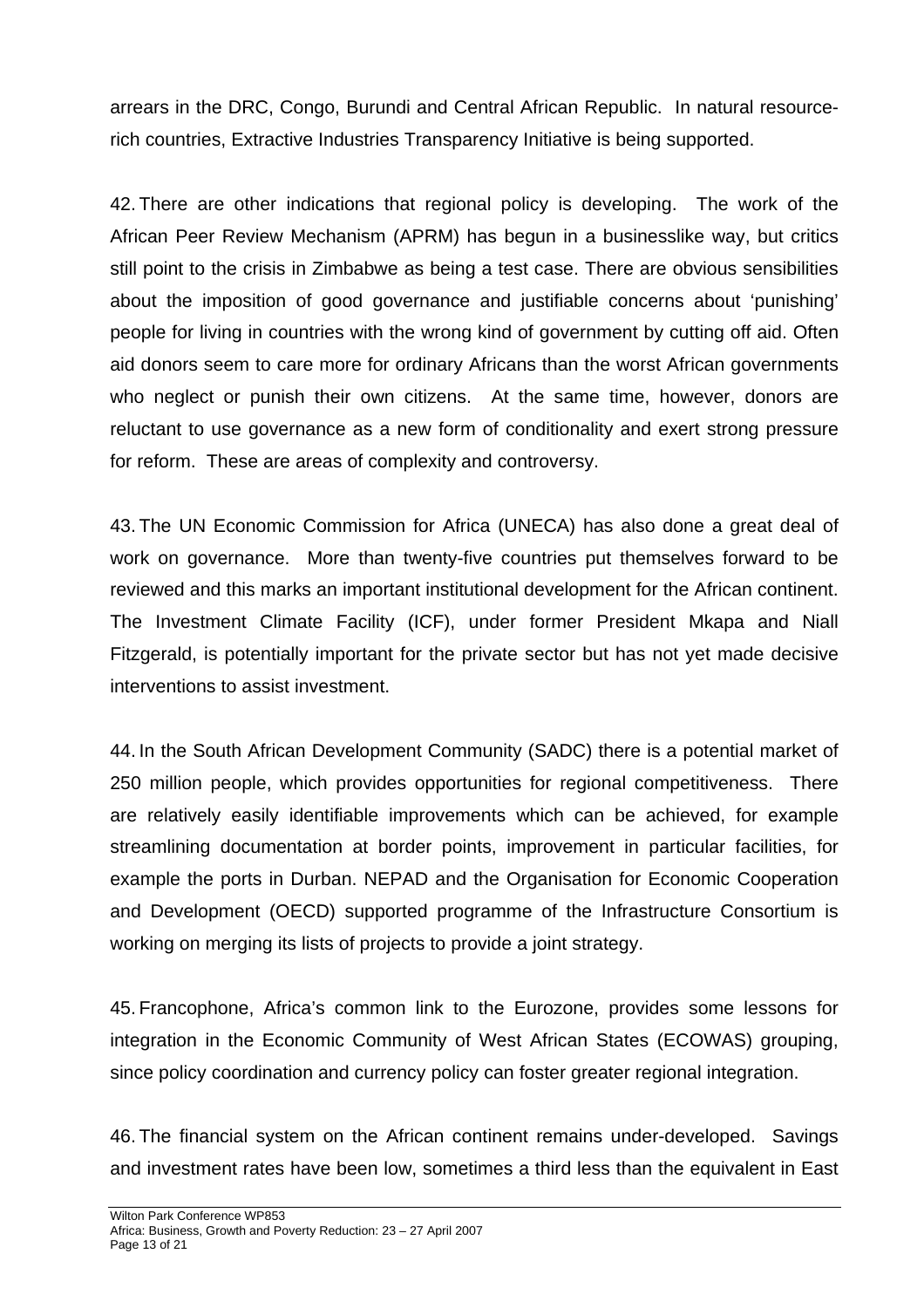Asian countries. Financial sector reforms have been undertaken, for example the Banking Sector Consolidation Programme in Nigeria has attracted more than US\$3 billion in foreign direct investment (FDI). FDI in Africa currently amounts to US\$30 billion compared with US\$17 billion a decade ago. This remains relatively unevenly distributed but nonetheless is expanding. Countries attracting the highest credit ratings include Botswana, South Africa, Tunisia, Morocco, Lesotho, Nigeria and Ghana.

47. The SANE countries account for half of Africa's GDP, a third of its population and a fifth of its landmass. The SANE group has three distinct comparative advantages which could allow them to become regional growth poles – natural resources, geography and market size. All of SANE countries have coasts, and they are geographically well spread, thus enhancing their trade growth potential.

### **International Business Perspectives**

48. International business recognises that it cannot succeed in failing states. In Africa, 3.7 billion people have no access to financial services and 1.2 billion have no access to safe drinking water. Business seeks to find partners across sectors and to localise value creation. Innovation is needed at all stages of the production chain. The World Business Council for Sustainable Development is looking at approaches which can make a real difference. For example, Vodafone is helping with mobile phones; access to micro finance is being improved, and a partner from Honduras is helping build houses for \$9,500 per unit.

49. Business Action for Africa, an informal network with approximately 150 members, half of which are British based, was formed as a response to the Africa Commission Initiative. This is working on a number of initiatives such as business action against corruption, approaches in support of Investment Climate Facility, and is supportive of the Africa Enterprise Challenge Fund. EITI has emphasised greater transparency in the oil and gas sector.

50. Increasingly, major businesses such as Anglo-American are stressing that, with around 100,000 employees in Africa, they are deeply committed to the development agenda and their business is a major contributor to economic development in terms of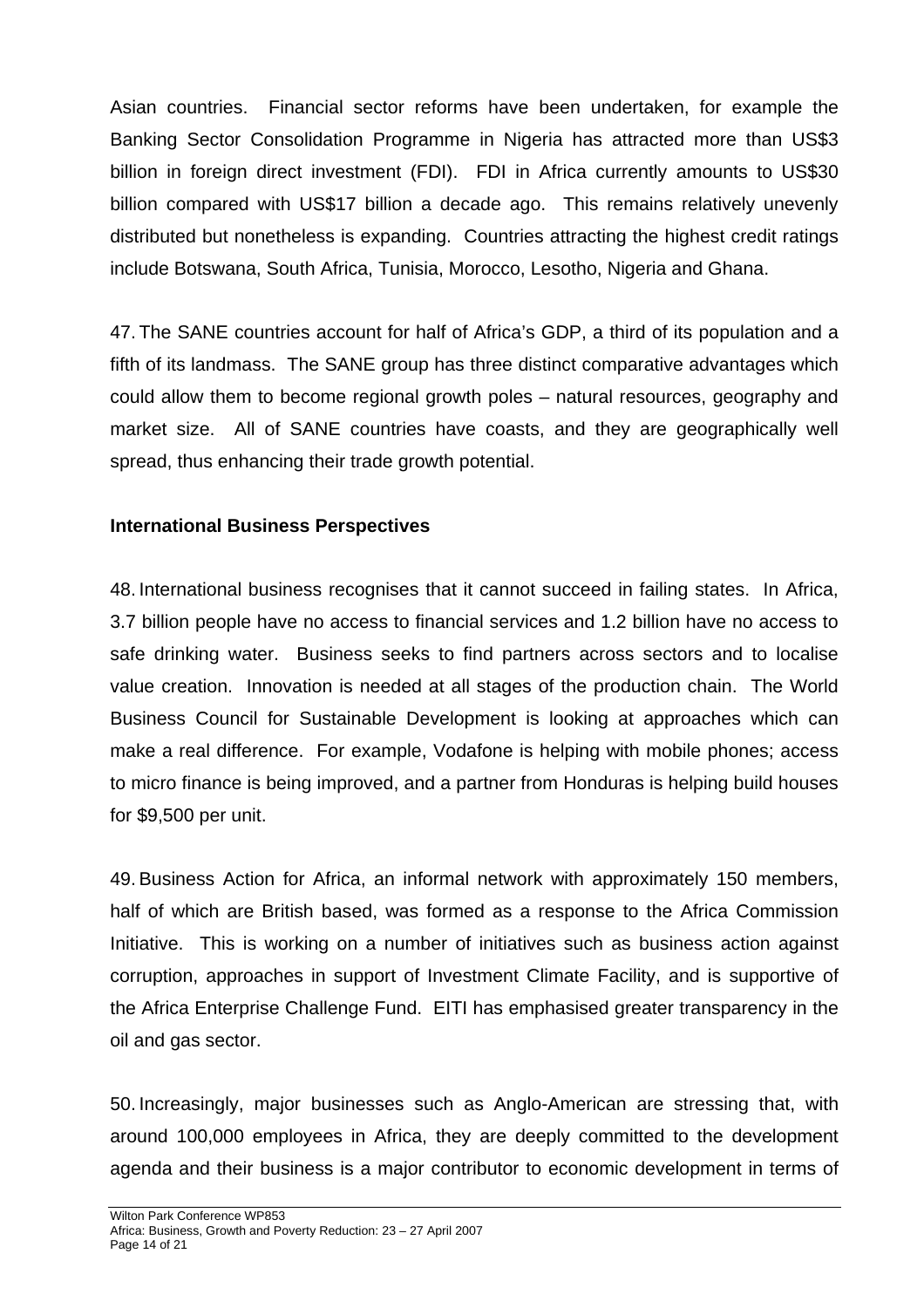the value added, in terms of the wages paid and in terms of the taxes contributed to the economies. Any serious commitment to wealth creation has to involve a role for the private sector. For the extractive industries, some particular challenges present themselves – for example, the tendency of central governments to retreat from wellresourced areas.

51. The Shell Foundation, with an emphasis on private sector solutions, similarly stresses that the role of business is development and that businesses have to seek to unblock restrictions which will improve the climate for business. This will lead to further businesses being developed, with more and better goods and services and taxes being paid to government for investment in infrastructure. Unlike the NGO sector, businesses should not fight shy of assisting in the creation of 'for profit' businesses and pro-poor small firms. This is why the Shell Foundation is particularly active in the small, medium enterprise (SME) sector.

52. Unilever, as well as working on its core business, has engaged in campaigns, for example, advertising the importance of hand washing on its soap as a public education campaign together with UNICEF.

53. Increasingly, business recognises that growth must happen in a responsible way with an element of redistribution. Business also has a responsibility for minimising any negative impact of its own involvement. Major companies are also well placed to stress the importance of inter-regional trade and assist in ensuring that customs work as well as possible.

54. Business efforts to curb corruption are not helped by, for example, the lack of progress in key economies such as Nigeria where huge sums of money have been moved out of the country and lodged in western bank accounts, very little of which has been recovered and returned. Fuller support should be given to the OECD convention against bribing government officials.

55. Development of effective trade unions and solidarity in Africa has never been easy, and is beset by multiple challenges. More recently, the pressures of globalisation have added to the old dilemmas of a small formal manufacturing sector and the tendency of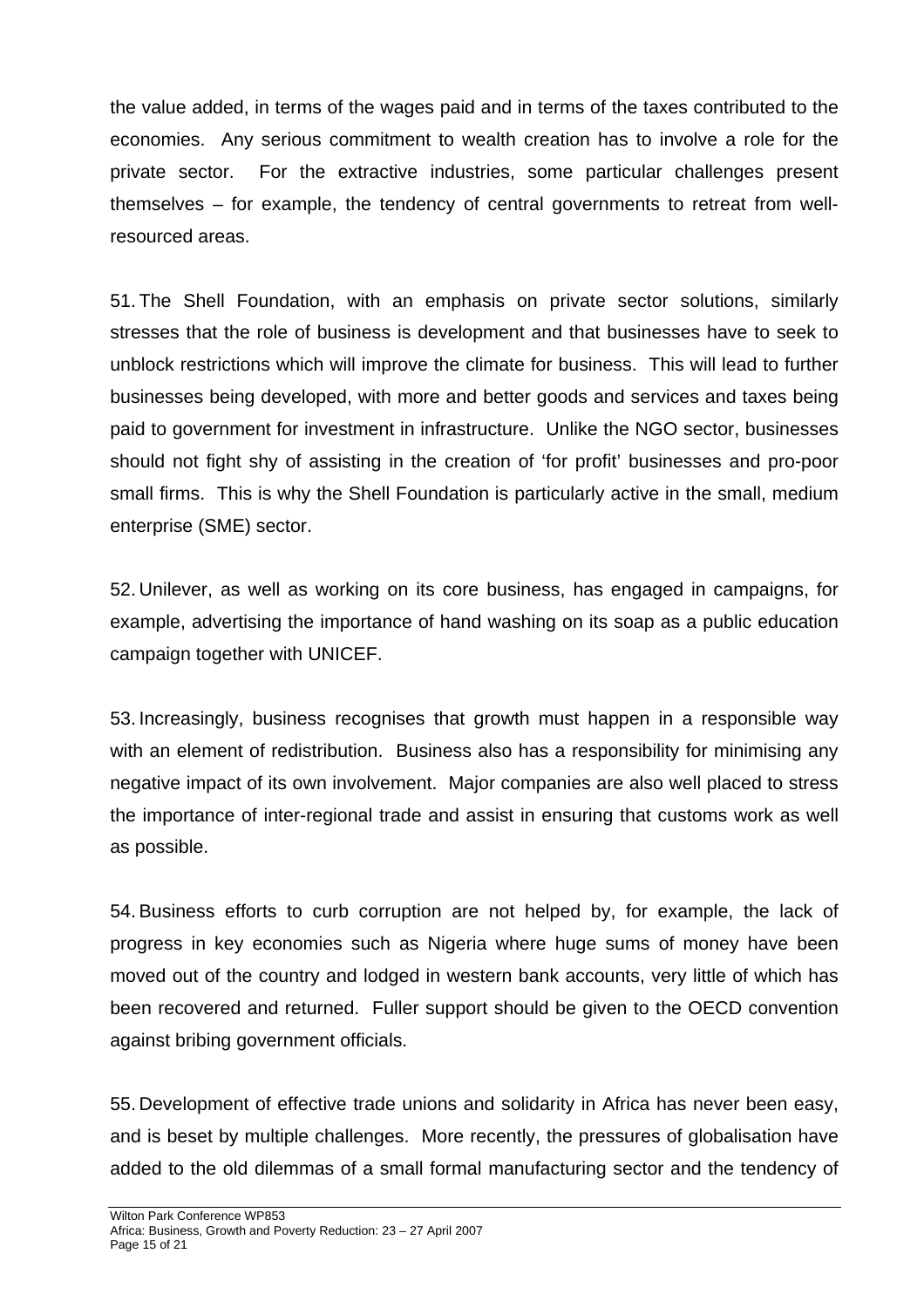governments to regard trade unions as opposition. In a situation where there is strong pressure on workers to accept excessively demanding and low paid conditions, establishing internationally acceptable standards such as the International Labour Organisation's (Decent Work) agenda is difficult. In addition, there is a split between Anglophone and Francophone unions on the continent. Health and Safety standards are lacking in most African countries. In a number of countries, anti-union discrimination is strong. Export Processing Zones (EPZs) face particular difficulties. From within the union movement there is also criticism of the Chinese as being 'friends of government, not friends of the workers' for paying lower wages.

### **International Donor Support for Economic Development**

56. Donors recognise that while economic growth is encouraging there is still a long way to go to meet targets on critical MDGs such as the percentage of people living on less than a dollar a day. Many challenging questions remain for donors. How can the continent as a whole approach growth rates of 10% rather than 5%? How can effective conflict prevention mechanisms be consolidated? How can governance be applied to ensure that African states are capable, accountable and responsive? How can external actors provide a supportive but not over-intrusive role in this regard, e.g. through support of civil society, etc? in the context of MDGs, how can the additional burden of climate change be addressed as well as the demands for effective social provision, poverty eradication, health and sanitation? How can the 'missing link' of gender be adequately addressed in these challenges? How can pan-African initiatives be best coordinated to make a coherent whole?

57. The UK's Department For International Development (DFID) tracks progress on all MDGs and on many of the indicators, sub-Saharan African countries are either off-track or severely off-track. Primary school enrolment is one encouraging sign with 21 million more primary school children in school in the last five years, with countries such as Kenya, Tanzania, Uganda and Malawi showing the way by increasing school enrolment through the simple expedient of abolition of school fees as a result of assistance through ODA.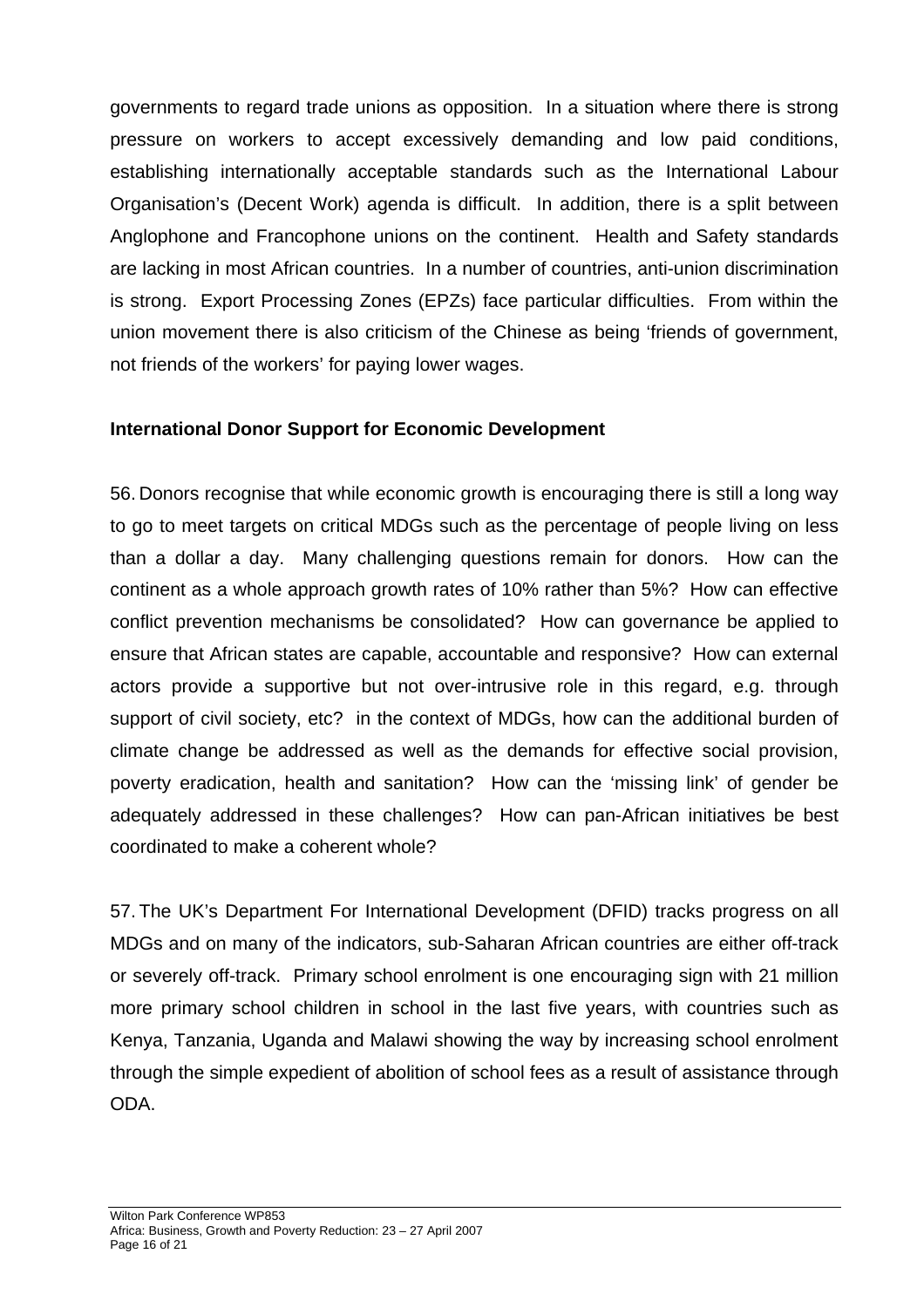58. Two years on from the Gleneagles Summit, the UK and some, but not all, other G8 countries have promised and some delivered on increasing aid for Africa. In individual countries, even one donor can make a significant contribution to breaking the cycle of poverty. For example, UK development assistance provides, on average, £44 per household to seven million people in Ethiopia. The long-term perspective needs to be an Africa 'free of aid'. In some countries, debt repayments represent 50% of aid revenues. The UK Government insists, however, that new debts should not be incurred which would wipe out gains achieved through debt relief.

59. The European Consensus for Development has committed the EU member states to achieving a 0.56% of GNI level of ODA by 2010 and 0.7 by 2015. Half of the increase is to go to Africa. €22 billion has been pledged in grants for the Africa, Caribbean and Pacific (ACP) in the period 2008-2013 through the European Development Fund (EDF). 19 of the top 20 EDF countries are in Africa.

# **International Financing Strategies for Post-Conflict and Fragile Countries**

60. As well as the direct impact of conflict, African countries emerging from conflict or those defined as Low Income Countries Under Stress (LICUS) have serious economic challenges. These geographically diverse countries share problems in common: the restoration of peace and security; the need for political transition; the need for capacity building; the urgent requirements of resuming economic and social development; humanitarian challenges and unmet basic needs; expectations from the local population and many conflicting demands for urgent priorities. They also face debt accumulation and arrears in payments, inadequacies in public finance management, lower flows and more volatility in aid than other developing countries. These countries often rank lowest on the Country Policies and Institutional Assessment (CPIA) Index.

61. Unless a particular country takes responsibility for a post-conflict nation, for example the UK for Sierra Leone or France for the Central African Republic, they can often be bereft of new financing. However, growing donor interest in these countries was expressed in January 2005 at the London Senior Level Forum on Development Effectiveness in Fragile States.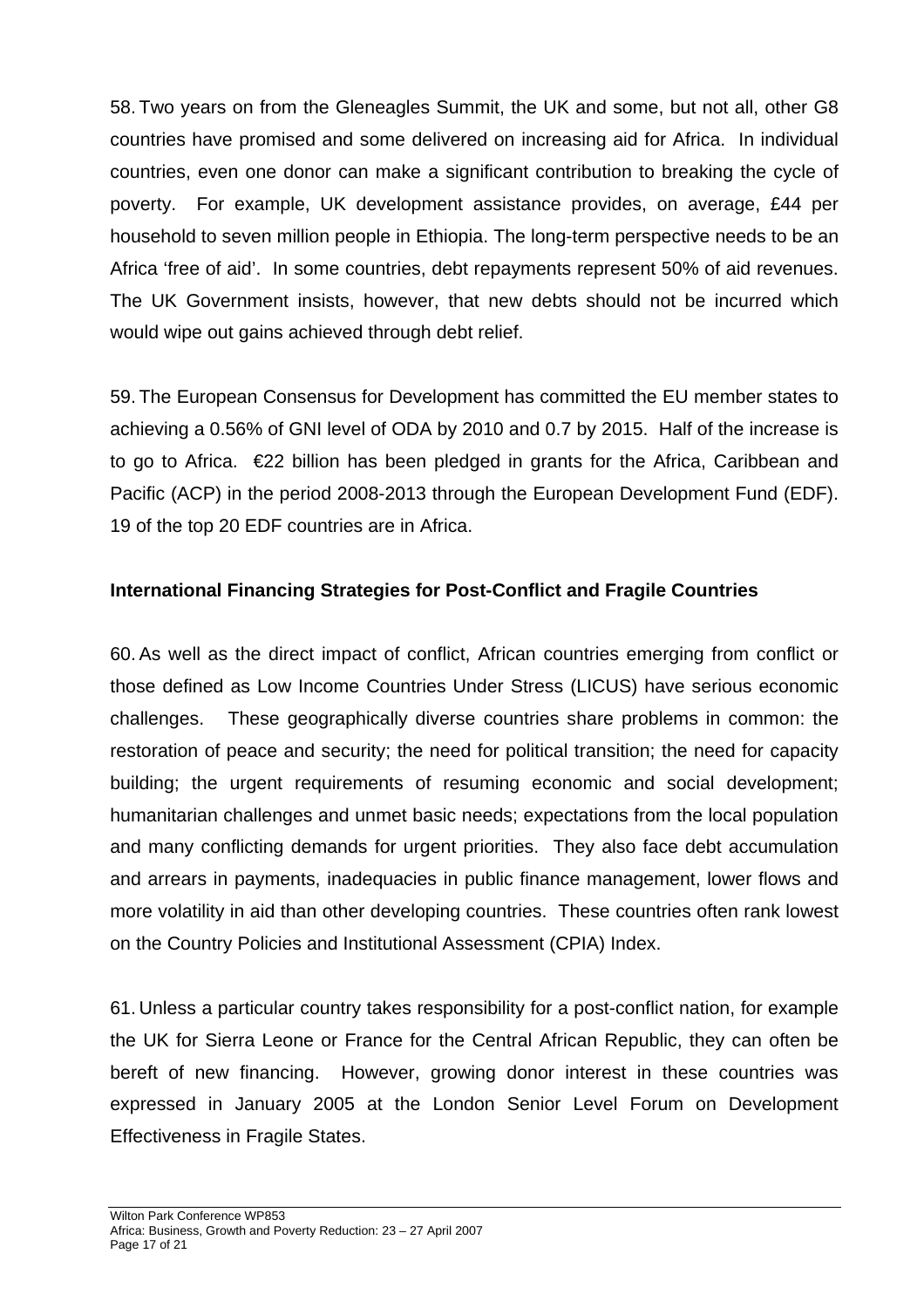62. The design of donor's financial tools has not, in the past, fitted well with the needs of post-conflict countries and the LICUS states. Arrears to international financial institutions have traditionally blocked the possibility of receiving any further ODA and damaged the reputation of the country. From the high level meeting in 2005, donors have made serious efforts on this issue. The IMF has designed a programme called Emergency Post Conflict Assistance (EPCA) which can make funds available quicker than traditional IMF loans. The essential condition is that countries have to clear their arrears with the IMF. African countries which are not able to do this have to go through a successful Staff-Monitored Programme (SMP). This condition has applied to Liberia, Sudan and Somalia. The ECPA however, has limited flexibility some argue and does not provide the longer term support needed for countries requiring longer term financing.

63. The World Bank has developed two funding sources, the Post Conflict Fund and the LICUS fund. In 2004 the AfDB set up a post conflict facility for the clearance of arrears of countries in those conflict situations which Burundi and Congo Brazzaville have benefited from. The UN Peacebuilding Commission has also been set up with the specific mandate of assisting transition from conflict to post-conflict peacebuilding, by mobilising and coordination efforts by the international community for the period necessary. The OECD Development Assistance Committee (DAC) has created a working group on post-conflict issues. France, in particular, has paid serious attention to these issues and is now able to give budget support to post-conflict countries as soon as they receive IMF assistance reimbursements. Burundi was the first country to benefit from this provision. France also assisted the DRC with an exceptional arrears arrangement. The procedures for the Agence Française de Developpement (AFD) and the EU also have a stability instrument, but it is early days and difficult to judge the effectiveness of these provisions.

64. The European Community's Stability Instrument, scheduled to become active in 2007, is intended to provide an instrument for the management of political crisis. The immediate need is for the Commission to raise resources to fund countries in a postconflict situation, addressing such issues as Disarmament, Demobilisation and Reintegration (DDR), security sector reform, judicial processes, payment of multilateral arrears and, if necessary, salaries and wages. LICUS countries also need strengthened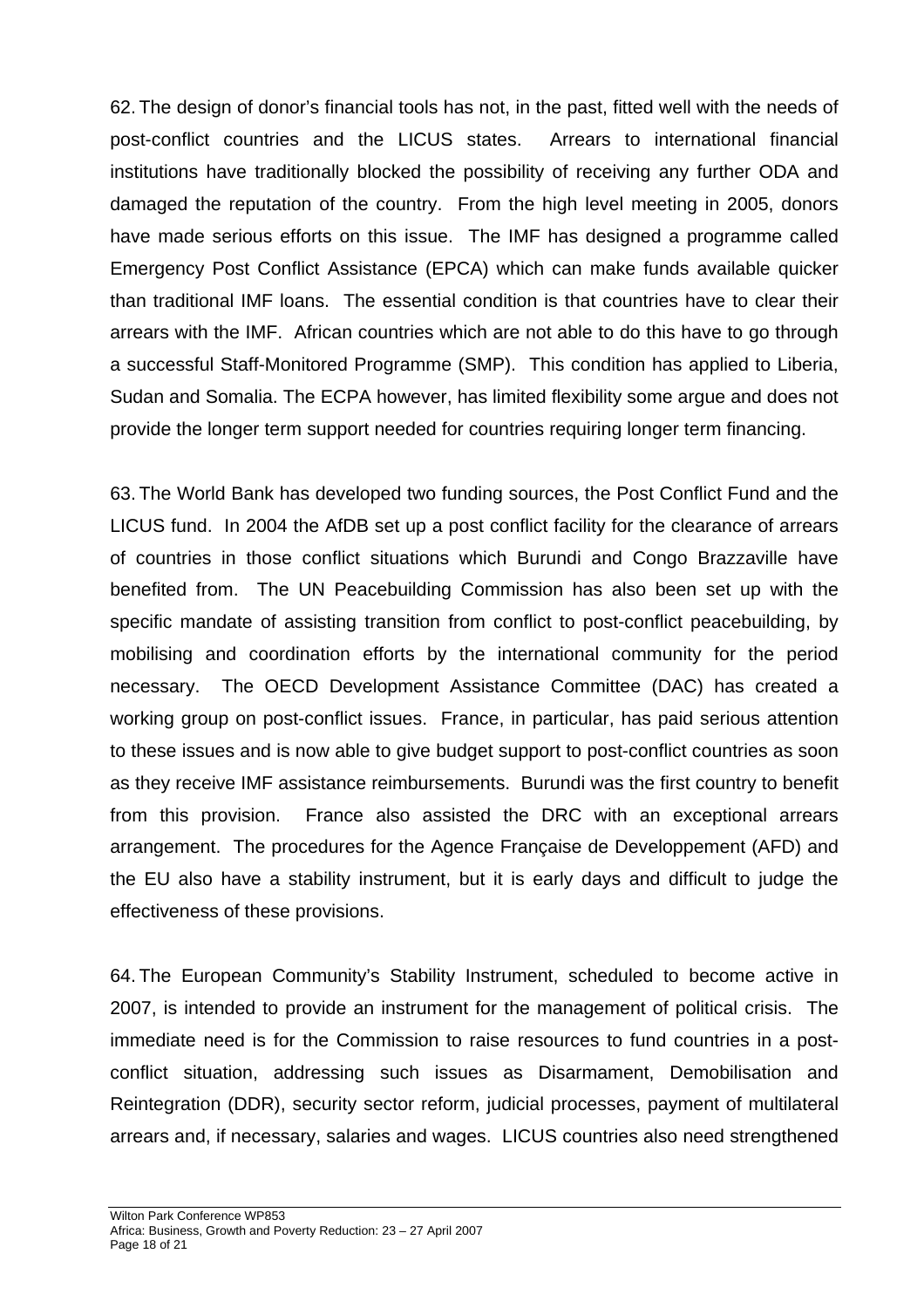policy advice and technical assistance to build the capacity to implement macroeconomic policy and restore fundamental services.

65. The Multilateral Debt Relief Initiative (MDRI) following the 2005 Gleneagles G8 meeting was intended to be a one-off and comprehensive settlement of the debt issue for heavily indebted poor countries. There are still legitimate concerns about moral hazard and the temptation to run up new debts once the previous debts have been cleared. One proposal being addressed is the suggestion of suspending debt repayment for a specific period of for example up to three years.

66. What is clear is that coordination is needed between all international donors, and early action necessary to benefit post-conflict countries. Pooling of risks, for example, through multilateral trusts, can help bi-lateral donors overcome hesitation. NEPAD has outlined principles for an African post-conflict management fund managed by the AfDB and also regional and sub-regional funds. Such buy-in from neighbouring countries could well add to stability in a region seeking to emerge from a destructive spiral of violence.

67. The most detrimental problem for post-conflict countries is a relapse into renewed fighting. With countries such as Liberia, Somalia and Sudan critically in the frame for such assistance and at various stages in the conflict/post-conflict continuum, this issue will remain one of great importance on the African continent. Successful instruments will require coordination, and generation of finance as well as policy support.

### **Conclusions**

68. It is increasingly recognised that growth and redistribution, stimulation of domestic and inward investment, increased trade and employment creation are the key ways to economic growth and to achieve the MDGs in Africa. There are encouraging signs economically, there is greater attention to curbing corruption than has been the case hitherto, and progress in terms of governance and in reducing the number of major armed conflicts on the continent. The institutions and continental mechanisms such as